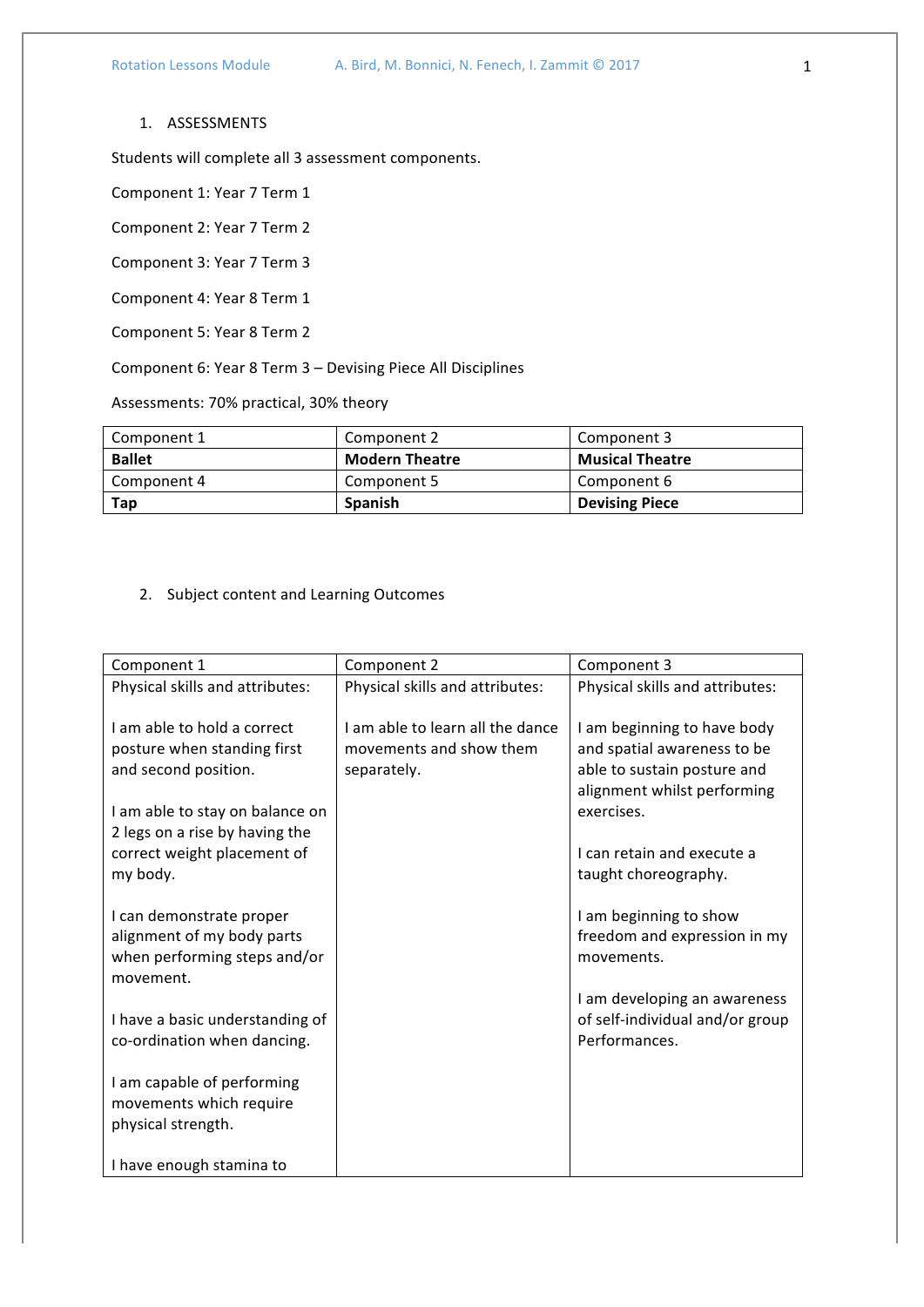| perform the physical exercises   |                                  |                               |
|----------------------------------|----------------------------------|-------------------------------|
| required at this level.          |                                  |                               |
|                                  |                                  |                               |
|                                  |                                  |                               |
| I have a clear understanding of  |                                  |                               |
| turn-out.                        |                                  |                               |
| Technical skills:                | Technical skills:                | Technical skills:             |
|                                  |                                  |                               |
|                                  |                                  | I have a basic sense of       |
| I am able to perform some        | I am able to perform:            |                               |
| barre exercises which includes:  | Warm-up including:               | musicality.                   |
| - pliés;                         | bouncing, stretching,            |                               |
| - tendues;                       | travelling, change of            | I am able to perform varied   |
| - degages;                       | levels, various                  | and basic musical theatre     |
| - rond de jomb;                  | rhythms                          |                               |
|                                  |                                  | sequences in a group, based   |
| - grand battements;              | Tendus/Glisses in                | on well-known musical         |
| - a basic adage.                 | parallel                         | productions.                  |
|                                  | Floor exercises:                 |                               |
| In the Centre, I am capable      | including abdominal              |                               |
| of doing:                        | exercises, leg                   |                               |
|                                  |                                  |                               |
| - basic port de bras;            | stretching, kicks (front         |                               |
| - tendues and dagages;           | and side).                       |                               |
| - developes;                     | Clap a given rhythm              |                               |
| - single pirouettes en           | and reproduce it in a            |                               |
| dehors.                          | simple sequence                  |                               |
|                                  | Dance Movements:                 |                               |
|                                  |                                  |                               |
| For allegro, I can perform:      | Turns: outwards pirouettes in    |                               |
| - soutes in first, second and    | parallel                         |                               |
| fifth;                           | Kicks: forward/back and side:    |                               |
| - petit jetes;                   | Isolations: hip, shoulder, head, |                               |
| - assemble over;                 | arms, hands, feet                |                               |
| - gallops;                       | Leaps and travelling             |                               |
|                                  |                                  |                               |
| - temps leve                     | movements: forward leaps,        |                               |
|                                  | triple runs.                     |                               |
|                                  |                                  |                               |
| Knowledge:                       | Knowledge:                       | Knowledge - Practical/Written |
|                                  |                                  | Assignment:                   |
| I have a basic knowledge of      | I am able to create a basic      |                               |
|                                  |                                  |                               |
| the French technical terms of    | isolation sequence               | I can demonstrate and         |
| all the steps learnt so far.     |                                  | appreciate the choreographic  |
|                                  | I am able to perform a given     | style of one or more          |
| I have a basic understanding of  | basic routine in a group         | choreographer.                |
| the structure of a ballet class. |                                  |                               |
|                                  |                                  | I understand how the          |
|                                  |                                  |                               |
| I am aware of the different      |                                  | choreography fits into and    |
| time signatures required to      |                                  | enhances the staging          |
| perform various steps, for       |                                  | respective musicals.          |
| example a 34 for a Waltz, a 2/4  |                                  |                               |
| for a Sautes exercise and a 4/4  |                                  | I can watch a musical theatre |
| for a March.                     |                                  | choreography.                 |
|                                  |                                  |                               |
|                                  |                                  |                               |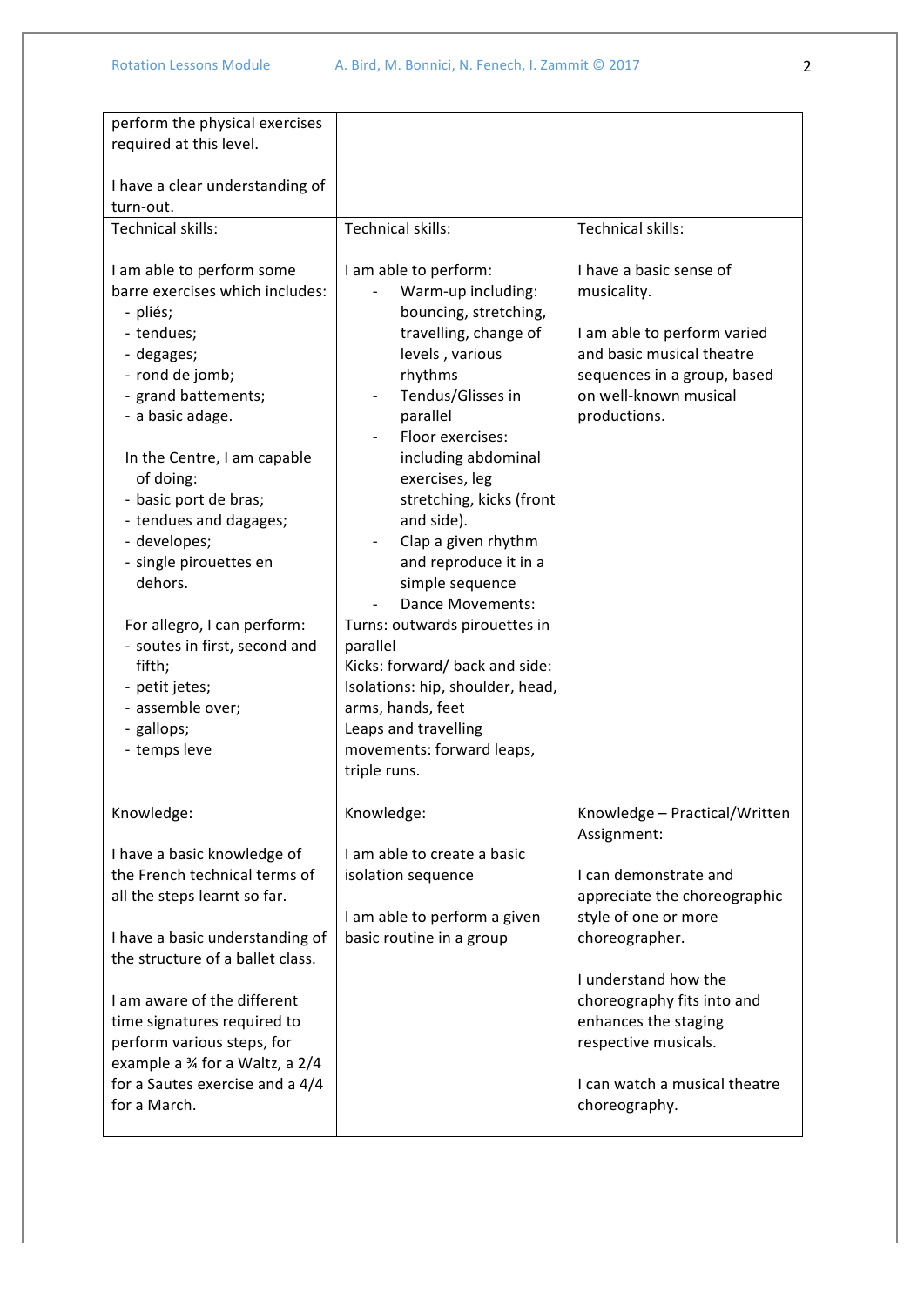| Assignments (Pick one of the<br>following):                          | Assignments (Pick one of the<br>following):                          | Assignments (Pick one of the<br>following):                                          |
|----------------------------------------------------------------------|----------------------------------------------------------------------|--------------------------------------------------------------------------------------|
| Choose a ballet dancer of your<br>choice and write about<br>him/her. | Choose a modern dancer of<br>your choice and write about<br>him/her. | Choose a musical theatre<br>choreographer of your choice<br>and write about him/her. |
| Choose a ballet of your choice<br>and explain the story.             | Choose a modern piece of<br>your choice and explain the<br>story.    | Choose a musical theatre<br>performance of your choice<br>and explain the story.     |
| Choose a ballet company of                                           |                                                                      |                                                                                      |
| your choice and write about it.                                      | Choose a modern company of<br>your choice and write about it.        |                                                                                      |
|                                                                      |                                                                      |                                                                                      |

| Component 4                                                                                                                                                            | Component 5                                                                                                                                                               |
|------------------------------------------------------------------------------------------------------------------------------------------------------------------------|---------------------------------------------------------------------------------------------------------------------------------------------------------------------------|
| Physical skills and attributes:                                                                                                                                        | Physical skills and attributes:                                                                                                                                           |
| I am becoming spatially aware when performing<br>by using diagonals, circles and lines.                                                                                | I will be able to execute the correct; stance,<br>coordination, alignment, control and mobility.                                                                          |
| I am becoming aware of the audience by<br>developing my sense of performance.                                                                                          |                                                                                                                                                                           |
| Technical skills:                                                                                                                                                      | Technical skills:                                                                                                                                                         |
| Warm up - I can perform a warm-up exercise.<br>I can execute close-work and warm-up exercise<br>rhythms with ball beats, heel beats.                                   | I am able to execute the basic following steps:<br>Warm up: arm movements including<br>wrist movements<br>Basic footwork including heel digs,<br>$\overline{\phantom{a}}$ |
| Technical exercises - I can do shuffles, flaps and<br>paradiddles to an even rhythm, 4-beat cramp<br>roll.                                                             | stamps, digs and picado<br>Turns with the use of a skirt and/or arms<br>Basic castanet rhythms<br>$\overline{\phantom{a}}$<br>8 and 12 beat rhythms                       |
| Compound steps - I can do tap step heel, pick-up<br>step, pick-up hop step, tap step ball change, 4-<br>beat riff.                                                     |                                                                                                                                                                           |
| Time-steps - I can do single shuffle time-steps                                                                                                                        |                                                                                                                                                                           |
| Rhythm - I can clap whole notes, half notes,<br>quarter notes, accented eighth notes.<br>I can match a clapped rhythm to body sounds eg<br>clicks, stamps, body slaps. |                                                                                                                                                                           |
| Music appreciation - I can recognize ragtime,<br>blues and jazz.                                                                                                       |                                                                                                                                                                           |
| Knowledge - Practical/Written Assignment:                                                                                                                              | Knowledge - Practical/Written Assignment:                                                                                                                                 |
| I can place tap dance in its historical context                                                                                                                        | I will be able to differentiate between; Flamenco,<br>Escuela Bolera and Regional dance.                                                                                  |